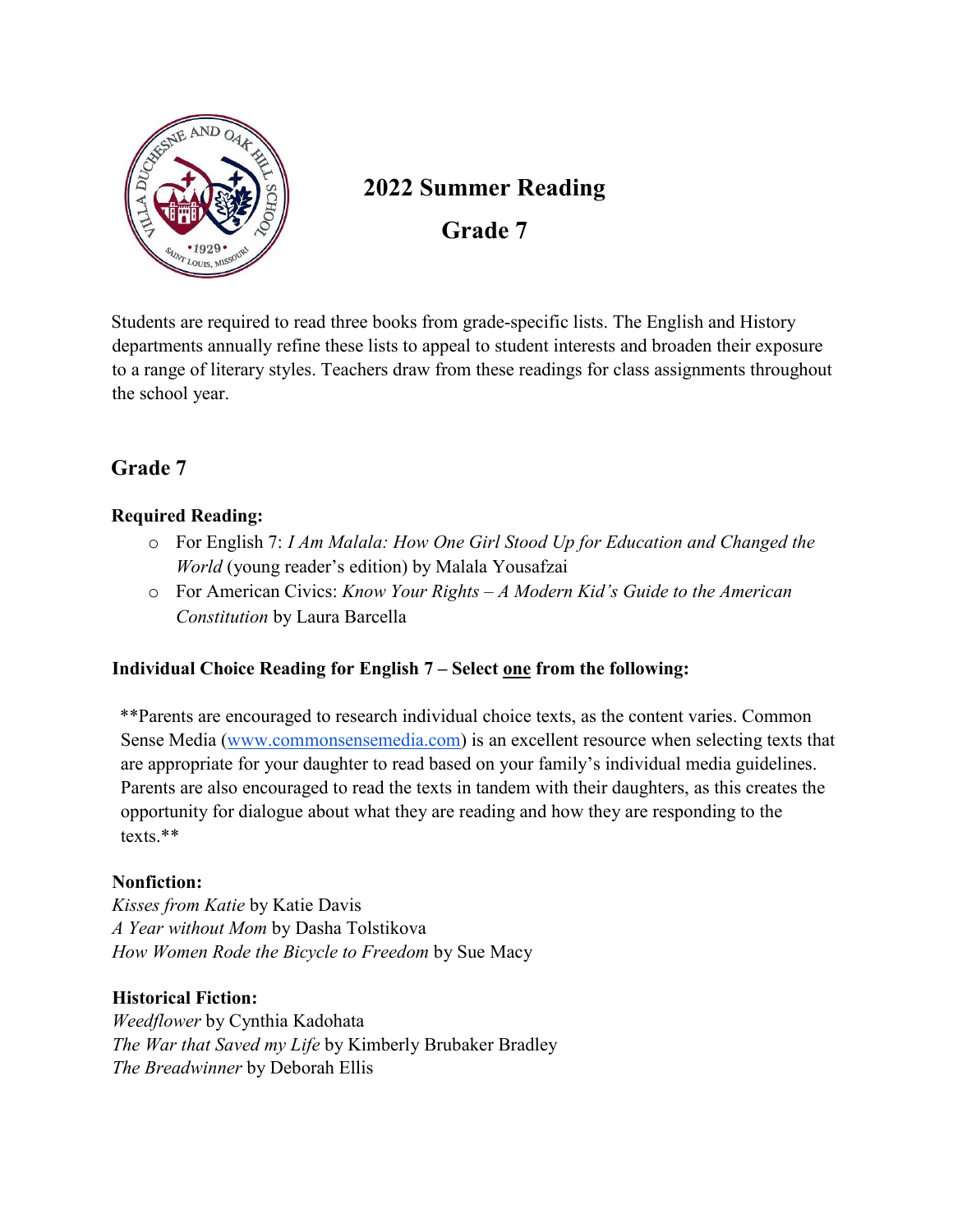#### **Contemporary Fiction:**

*Ruby Holler* by Sharon Creech *The Remarkable Journey of Coyote Sunrise* by Dan Gemeinhart *Where the Watermelons Grow* by Cindy Baldwin

#### **Mystery**

*The Face on the Milk Carton* by Caroline B. Cooney *We Were Liars* by E. Lockhart *The Case of the Missing Marquess: An Enola Holmes Mystery* by Nancy Springer

#### **Poetry**

*Words with Wings* by Nikki Grimes *Out of the Dust* by Karen Hesse *Inside Out and Back Again* by Thanhha Lai

#### **Fantasy:**

*Inkheart* by Cornelia Funke *A Wizard of Earthsea* by Ursula LeGuin *Harry Potter and the Sorcerer's Stone* by J.K. Rowling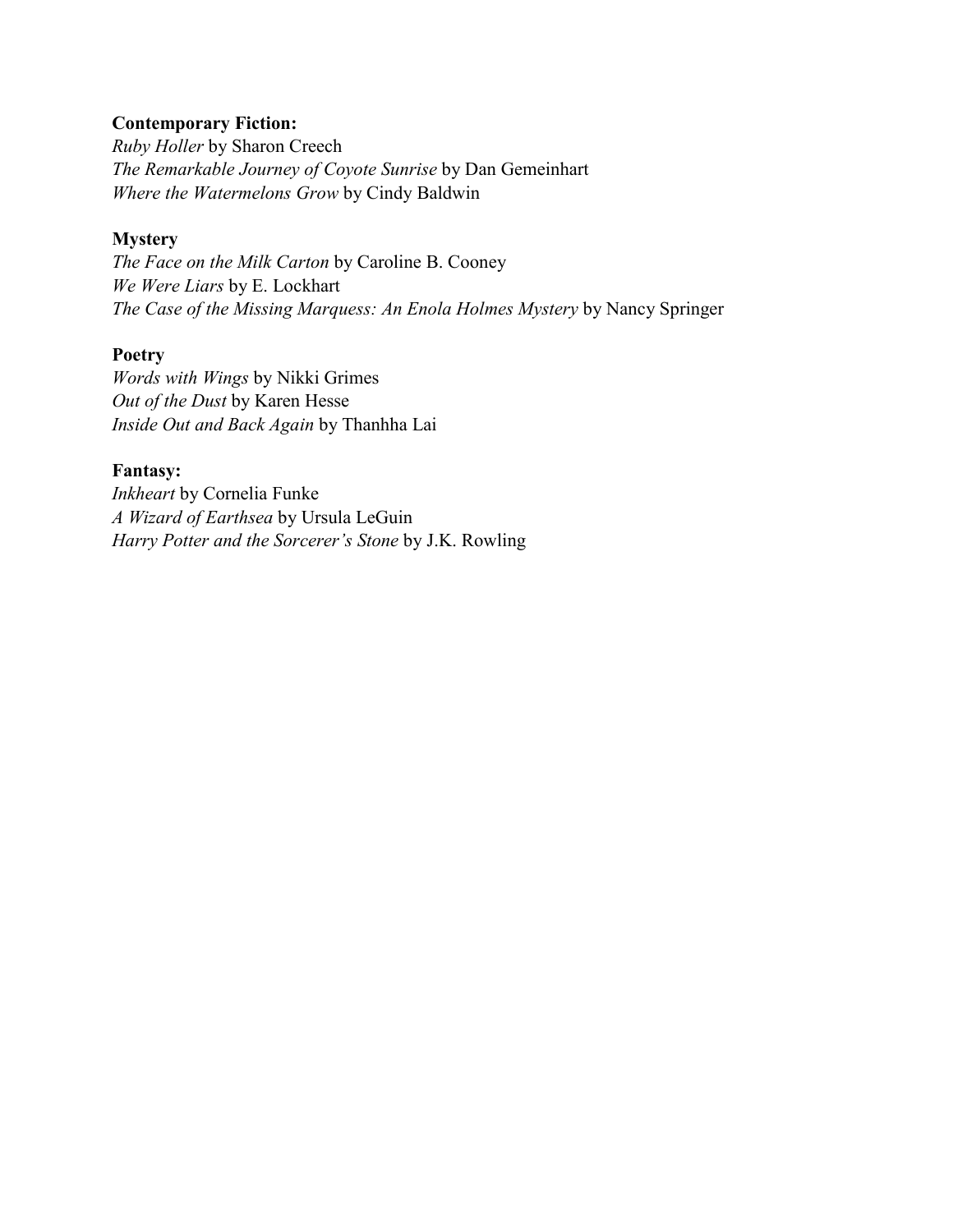#### **Required Work for English 7:**

Please answer each of the following questions on *I am Malala* by Malala Yousafzai with a single paragraph response. (Word-processed is preferred, but handwritten is also acceptable.)

- 1. Look closely at the photographs and their explanations. How do they help you better understand Malala's life in Swat? What is one thing that surprises you? How is it evident that her life is different than yours?
- 2. Malala is named for the Malalai, the Pashtun heroine who was an inspiration to her people for her courage. Do you think Malala's father had great plans for his daughter when he named her? How does Malala live up to her name?
- 3. Read Malala's address to the United Nations (included below). What message does Ms. Yousafzai bring to the assembly gathered before her? What does she value most and what does she want to change in the world?
- 4. The following quote comes from Malala's address to the United Nations: "The wise saying, 'The pen is mightier than sword,' was true. The extremists are afraid of books and pens. The power of education frightens them. They are afraid of women. The power of the voice of women frightens them."
	- a. Why does education hold such power? What can your education as a Villa student empower you to do some day?
	- b. Why do women hold such power? If you are familiar with them, explain to me how Philippine Duchesne and Madeleine Sophie demonstrated power as foundresses of the Sacred Heart. If you are unfamiliar with these women, tell me about a powerful woman in your own life.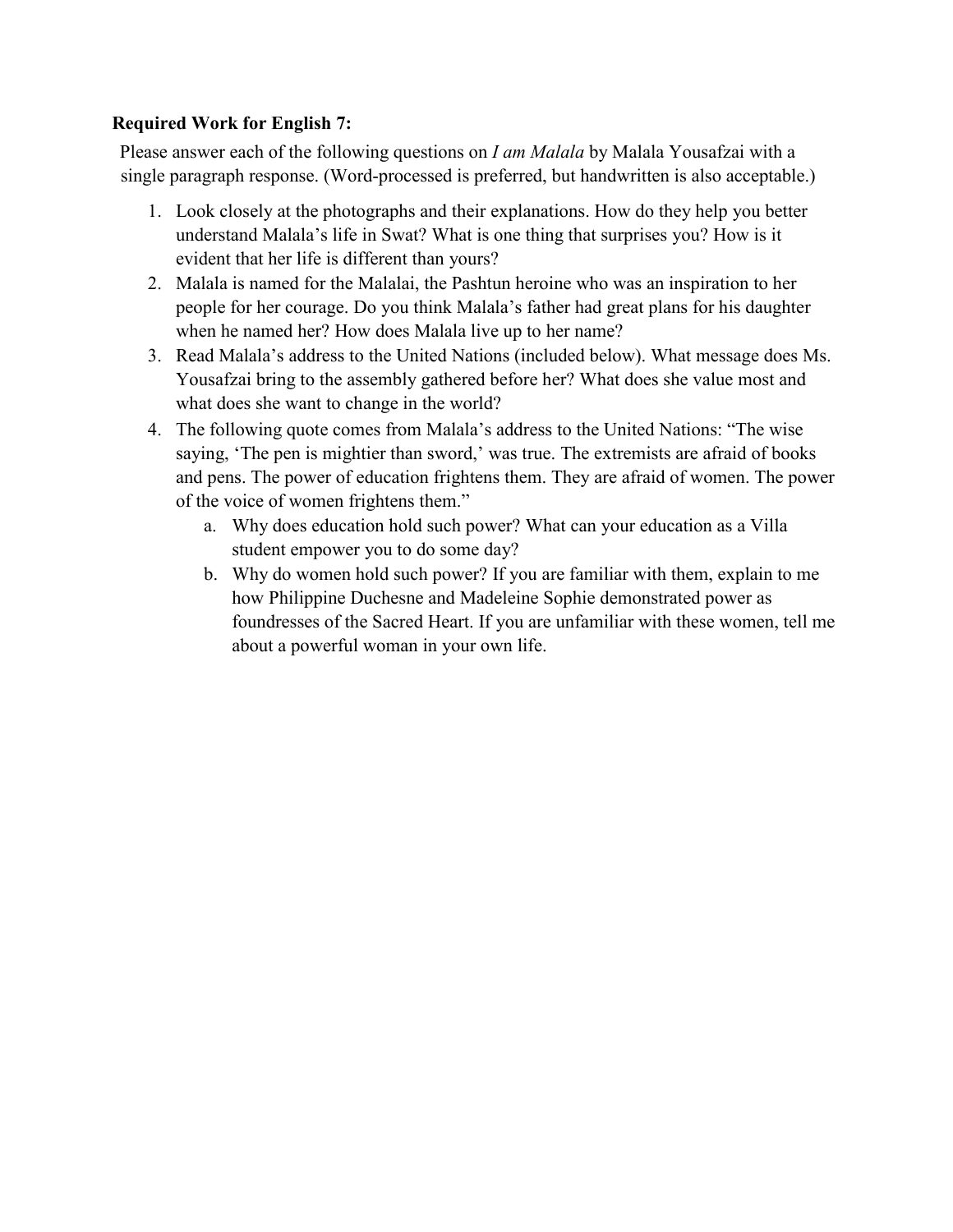#### MALALA'S SPEECH

In the name of God, The Most Beneficent, The Most Merciful. Honorable UN Secretary General Mr Ban Ki-moon, Respected President General Assembly Vuk Jeremic Honorable UN envoy for Global education Mr Gordon Brown, Respected elders and my dear brothers and sisters;

Today, it is an honor for me to be speaking again after a long time. Being here with such honorable people is a great moment in my life. I don't know where to begin my speech.

I don't know what people would be expecting me to say. But first of all, thank you to God for whom we all are equal, and thank you to every person who has prayed for my fast recovery and a new life. I cannot believe how much love people have shown me. I have received thousands of good wish cards and gifts from all over the world. Thank you to all of them. Thank you to the children whose innocent words encouraged me. Thank you to my elders whose prayers strengthened me.

I would like to thank my nurses, doctors, and all of the staff of the hospitals in Pakistan and the UK and the UAE government who have helped me get better and recover my strength. I fully support Mr. Ban Ki-moon, the Secretary-General, in his Global Education First Initiative and the work of the UN Special Envoy Mr.

Gordon Brown. And I thank them both for the leadership they continue to give. They continue to inspire all of us to action.

Dear brothers and sisters, do remember one thing. Malala day is not my day. Today is the day of every woman, every boy and every girl who have raised their voice for their rights. There are hundreds of Human rights activists and social workers who are not only speaking for human rights, but who are struggling to achieve their goals of education, peace and equality. Thousands of people have been killed by the terrorists and millions have been injured. I am just one of them.

So here I stand ..... one girl among many. I speak – not for myself, but for all girls and boys. I raise up my voice – not so that I can shout, but so that those without a voice can be heard.

Those who have fought for their rights: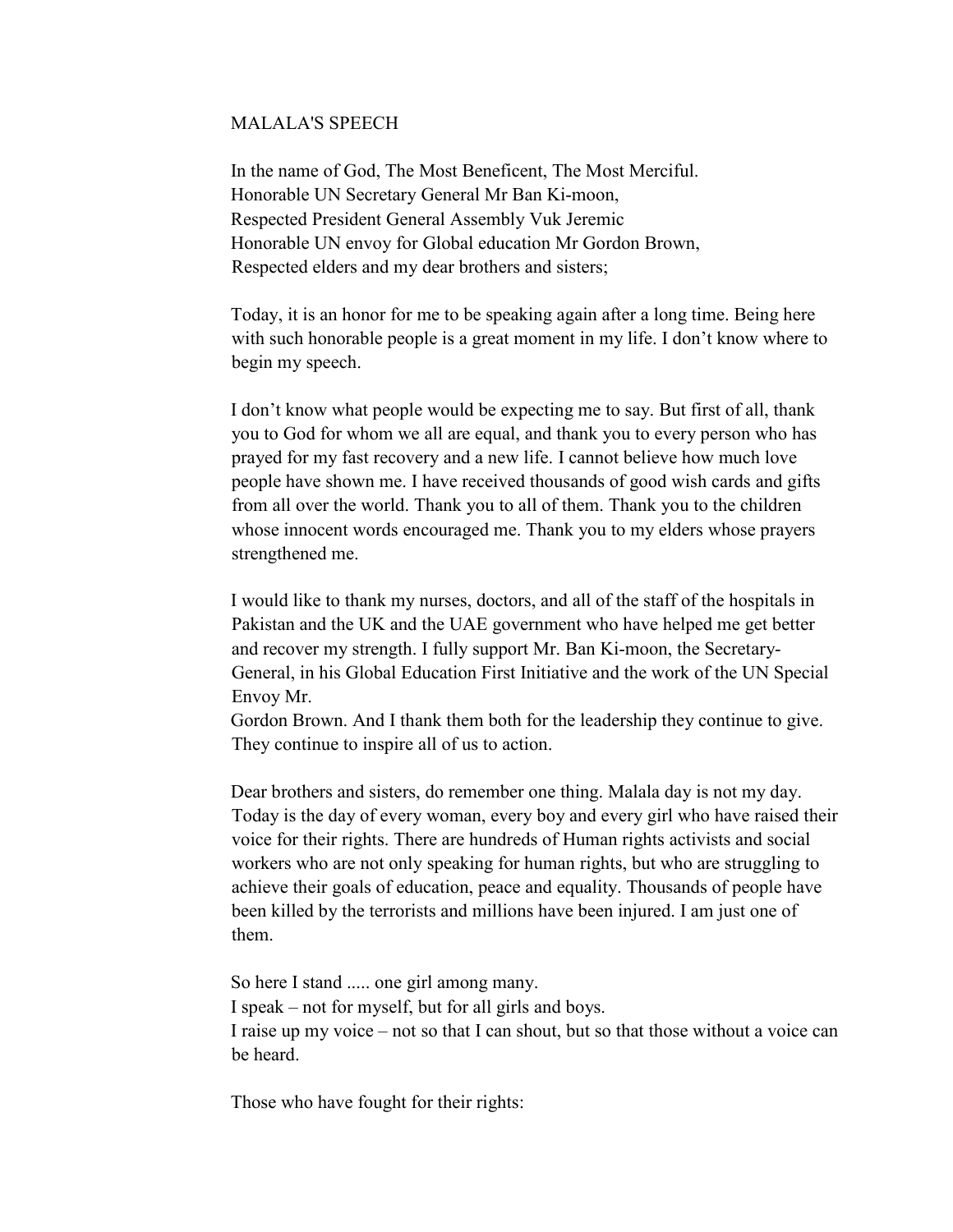Their right to live in peace. Their right to be treated with dignity. Their right to equality of opportunity.

Their right to be educated.

Dear Friends, on the 9th of October 2012, the Taliban shot me on the left side of my forehead. They shot my friends too. They thought that the bullets would silence us. But they failed. And then, out of that silence came thousands of voices. The terrorists thought that they would change our aims and stop our ambitions, but nothing changed in my life except this: Weakness, fear, and hopelessness died. Strength, power, and courage was born. I am the same Malala. My ambitions are the same. My hopes are the same. My dreams are the same.

Dear sisters and brothers, I am not against anyone. Neither am I here to speak in terms of personal revenge against the Taliban or any other terrorists group. I am here to speak up for the right of education of every child. I want education for the sons and the daughters of all the extremists, especially the Taliban.

I do not even hate the Talib who shot me. Even if there is a gun in my hand and he stands in front of me, I would not shoot him. This is the compassion that I have learnt from Muhammad-the prophet of mercy, Jesus Christ, and Lord Buddha. This is the legacy of change that I have inherited from Martin Luther King, Nelson Mandela, and Muhammad Ali Jinnah. This is the philosophy of non- violence that I have learned from Gandhi Jee, Bacha Khan, and Mother Teresa. And this is the forgiveness that I have learned from my mother and father. This is what my soul is telling me, be peaceful and love everyone.

Dear sisters and brothers, we realize the importance of light when we see darkness. We realize the importance of our voice when we are silenced. In the same way, when we were in Swat, the north of Pakistan, we realized the importance of pens and books when we saw the guns.

The wise saying, "The pen is mightier than sword" was true. The extremists are afraid of books and pens. The power of education frightens them. They are afraid of women. The power of the voice of women frightens them. And that is why they killed 14 innocent medical students in the recent attack in Quetta. And that is why they killed many female teachers and polio workers in Khyber Pukhtoon Khwa and FATA. That is why they are blasting schools every day. Because they were and they are afraid of change, afraid of the equality that we will bring into our society.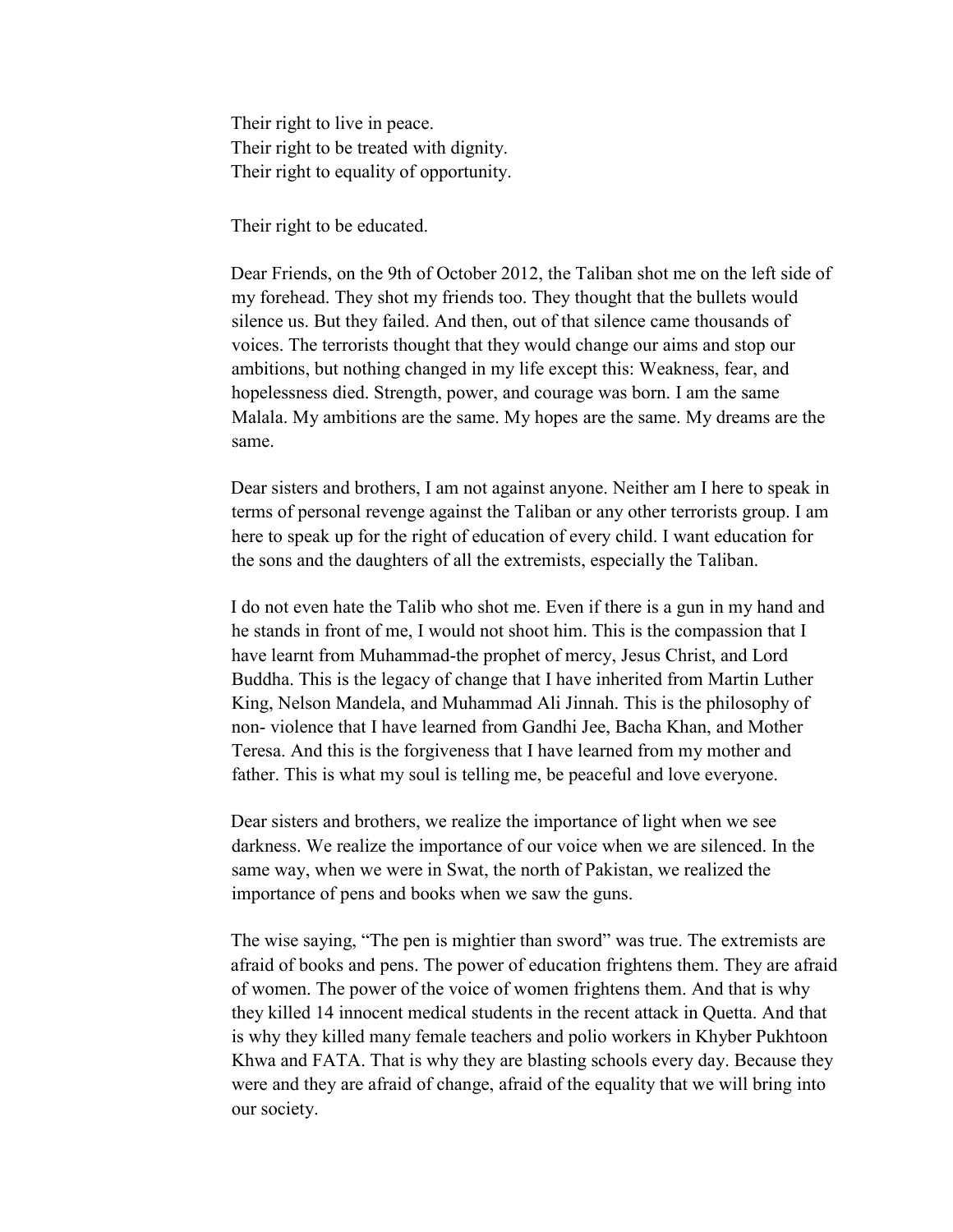I remember that there was a boy in our school who was asked by a journalist, "Why are the Taliban against education?" He answered very simply. By pointing to his book he said, "A Talib doesn't know what is written inside this book." They think that God is a tiny, little conservative being who would send girls to the hell just because of going to school. The terrorists are misusing the name of Islam and Pashtun society for their own personal benefits. Pakistan is a peaceloving democratic country. Pashtuns want education for their daughters and sons. And Islam is a religion of peace, humanity, and brotherhood. Islam says that it is not only each child's right to get education, rather it is their duty and responsibility.

Honorable Secretary General, peace is necessary for education. In many parts of the world, especially Pakistan and Afghanistan, terrorism, wars, and conflicts stop children to go to their schools. We are really tired of these wars. Women and children are suffering in many parts of the world in many ways. In India, innocent and poor children are victims of child labor. Many schools have been destroyed in Nigeria. People in Afghanistan have been affected by the hurdles of extremism for decades. Young girls have to do domestic child labor and are forced to get married at an early age. Poverty, ignorance, injustice, racism, and the deprivation of basic rights are the main problems faced by both men and women.

Dear fellows, today I am focusing on women's rights and girls' education because they are suffering the most. There was a time when women social activists asked men to stand up for their rights. But, this time, we will do it by ourselves. I am not telling men to step away from speaking for women's rights, rather I am focusing on women to be independent to fight for themselves.

Dear sisters and brothers, now it's time to speak up.

So today, we call upon the world leaders to change their strategic policies in favor of peace and prosperity.

We call upon the world leaders that all the peace deals must protect women and children's rights. A deal that goes against the dignity of women and their rights is unacceptable.

We call upon all governments to ensure free compulsory education for every child all over the world.